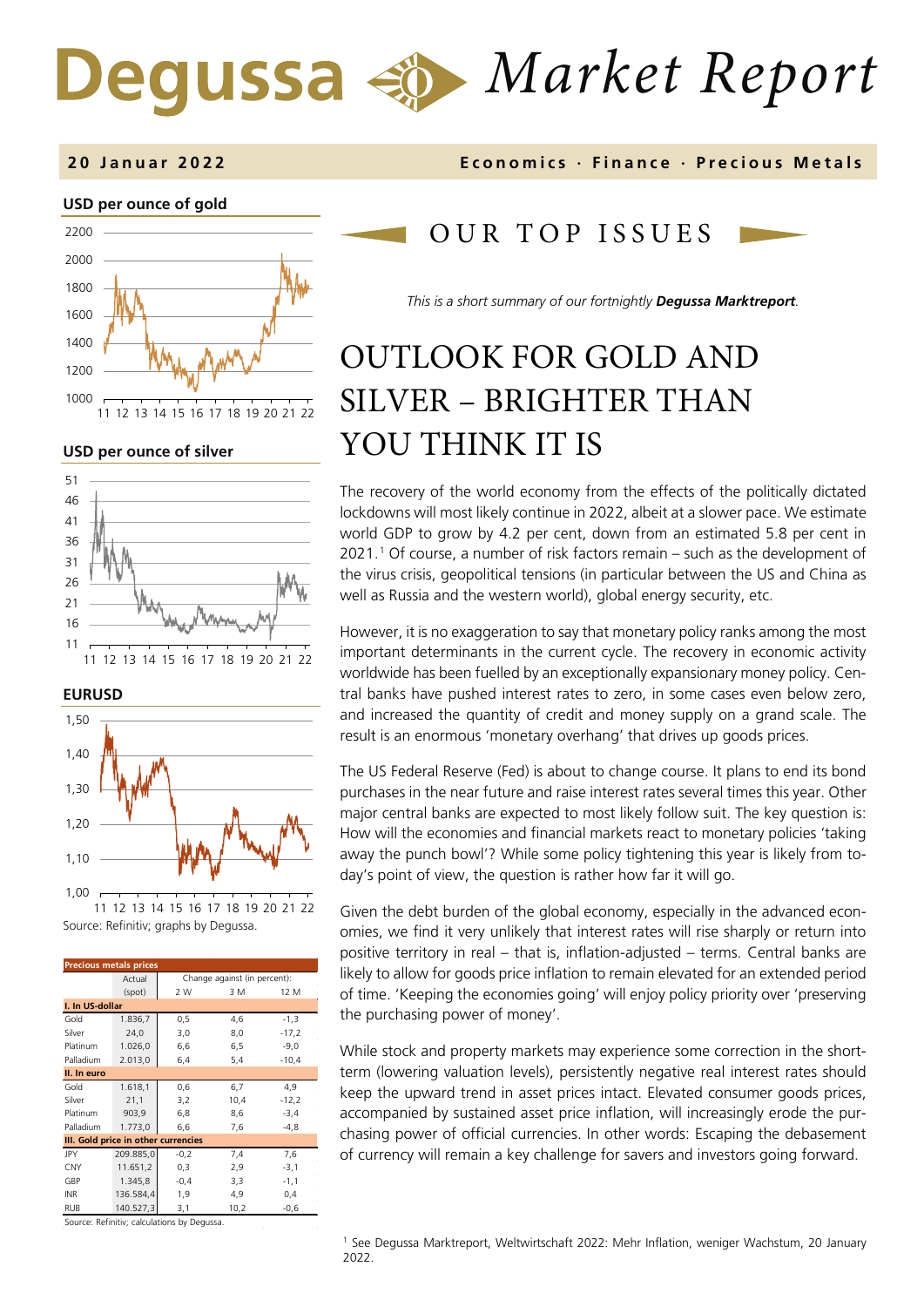**Precious metal prices (USD/oz) in the last seven years**



(c) Platinum

15 16 17 18 19 20 21 22

12  $14$ 16

The widely held expectation that central banks tightening of monetary policy this year is keeping a lid on the prices of precious metals, gold in particular, for now. However, we believe that, at the end of the day, central banks will prioritize the goal of 'keeping the economies going' over 'bringing inflation down'. This means that policy tightening will be much less pronounced and remain largely cosmetic, keeping inflation-adjusted interest rates well in negative territory.

Against this backdrop, we see a fairly good chance that the price of gold will return to its long-term upward trend – especially as we still consider the yellow metal to be undervalued at current prices. In particular, we expect institutional investor demand in gold to pick up, potentially taking gold prices higher towards 2.100 USD/oz this year.

The improvement in demand for silver in the industrial, electronic, and solar sectors bodes well for a rise in the silver price this year, especially given relatively tight supply-side conditions. Especially in view of a rising gold price, the price of silver has a good chance to rise – from our point of view, reaching 28.2 USD/oz seems quite possible.

The improvement in the world economy, especially the auto industry, should support the price of platinum. In addition, the push for 'green policies' has the potential to boost platinum demand. Overall, there is a good chance that the price of platinum will continue its recovery, which began in autumn 2020, and will move towards 1.175 USD/oz over the course of this year.

The palladium price correction seems to be over, and the current supply and demand conditions justify the expectation that palladium will rise in price. A price of around 2.260 USD/oz in the course of 2022 is plausible from our point of view, especially since a return of investor demand has a good chance of counteracting tepid demand from the industrial sector.

*The overall outlook for precious metals appears brighter to us than to many other people these days. Of course, a key reason for this is our expectation that global monetary policy will be significantly less restrictive than widely anticipated. Against this backdrop we think that it makes sense for an investor to consider building up or expanding precious metals position in their portfolio.* 

\*\*\*



15 16 17 18 19 20 21 22

Source: Refinitiv; graphs Degussa.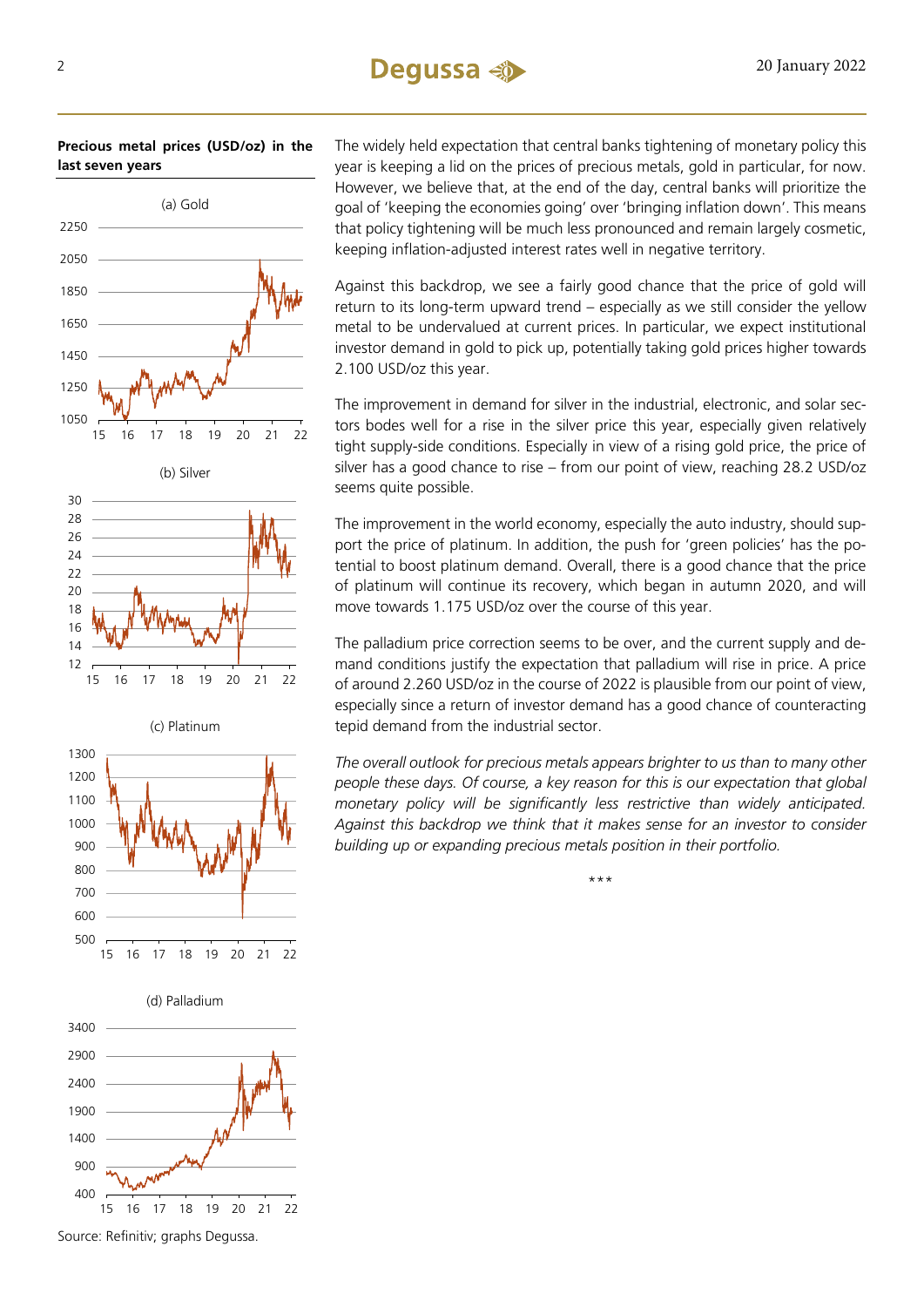# PRECIOUS METALS PRICES

**In US-Dollar per ounce**

|                             |                            | Gold               |                      | Platinum<br><b>Silver</b> |                     | Palladium          |                      |                    |  |
|-----------------------------|----------------------------|--------------------|----------------------|---------------------------|---------------------|--------------------|----------------------|--------------------|--|
| I. Actual                   | 1839,1                     |                    | 24,0                 |                           | 1030,0              |                    | 2022,4               |                    |  |
| II. Gliding averages        |                            |                    |                      |                           |                     |                    |                      |                    |  |
| 10 days                     |                            | 1811,0             |                      | 22,8                      |                     | 968,6              |                      | 1897,4             |  |
| 20 days                     |                            | 1809,9             | 22,9                 |                           | 966,7               |                    | 1906,7               |                    |  |
| 50 days                     |                            | 1807,5             | 23,1                 |                           | 976,6               |                    | 1888,2               |                    |  |
| 100 days                    |                            | 1794,4             | 23,3                 |                           | 989,6               |                    | 1972,9               |                    |  |
| 200 days                    | 1803,7                     |                    | 24,7                 |                           | 1054,8              |                    | 2352,8               |                    |  |
|                             |                            |                    |                      |                           |                     |                    |                      |                    |  |
| III. Estimates for end 2022 |                            | 2100               | 28,2                 |                           | 1175                |                    | 2261                 |                    |  |
| (1)                         |                            | 14                 |                      | 18                        | 14                  |                    |                      | 12                 |  |
| <b>Band width</b><br>(1)    | Low<br>1700<br>$\text{-}8$ | High<br>2280<br>24 | Low<br>21,0<br>$-12$ | High<br>31,0<br>29        | Low<br>830<br>$-19$ | High<br>1280<br>24 | Low<br>1650<br>$-18$ | High<br>2400<br>19 |  |
|                             |                            |                    |                      |                           |                     |                    |                      |                    |  |
| V. Annual averages          |                            |                    |                      |                           |                     |                    |                      |                    |  |
| 2019                        | 1382                       |                    | 16,1                 |                           | 862                 |                    | 1511                 |                    |  |
| 2020                        |                            | 1753               | 20,2                 |                           | 878                 |                    | 2180                 |                    |  |
| 2021                        | 1804                       |                    | 25,5                 |                           | 1095                |                    | 2422                 |                    |  |

| In Euro per ounce                                |                      |                    |                            |                    |                     |                    |                      |                    |  |
|--------------------------------------------------|----------------------|--------------------|----------------------------|--------------------|---------------------|--------------------|----------------------|--------------------|--|
|                                                  | Gold                 |                    | <b>Silver</b>              |                    |                     | Platinum           | Palladium            |                    |  |
| I. Actual                                        | 1620,6               |                    | 21,1                       |                    |                     | 907,7              | 1782,2               |                    |  |
| II. Gliding averages                             |                      |                    |                            |                    |                     |                    |                      |                    |  |
| 10 days                                          |                      | 1592,8             | 20,1                       |                    |                     | 851,9              | 1668,8               |                    |  |
| 20 days                                          |                      | 1595,1             | 20,2                       |                    |                     | 851,9              | 1680,4               |                    |  |
| 50 days                                          |                      | 1596,2             |                            | 20,4               |                     | 862,4              | 1667,2               |                    |  |
| 100 days                                         |                      | 1561,2             | 20,3                       |                    |                     | 860,8              | 1714,7               |                    |  |
| 200 days                                         | 1538,6               |                    | 21,0                       |                    |                     | 898,4              | 1999,6               |                    |  |
| III. Estimates for end 2022<br>1944<br>20<br>(1) |                      | 26,1<br>23         |                            | 1088<br>20         |                     | 2093<br>17         |                      |                    |  |
| <b>Band width</b><br>(1)                         | Low<br>1573<br>$-3$  | High<br>2110<br>30 | Low<br>19,4<br>$\text{-}8$ | High<br>28,7<br>36 | Low<br>760<br>$-16$ | High<br>1180<br>30 | Low<br>1520<br>$-15$ | High<br>2220<br>25 |  |
| V. Annual averages<br>2019<br>2020<br>2021       | 1235<br>1535<br>1519 |                    | 14<br>18<br>21             |                    |                     | 770<br>769<br>921  | 1350<br>1911<br>2035 |                    |  |

Source: Refinitiv; calculations and estimates Degussa. Numbers are rounded.

 $(1)$  On the basis of actual prices.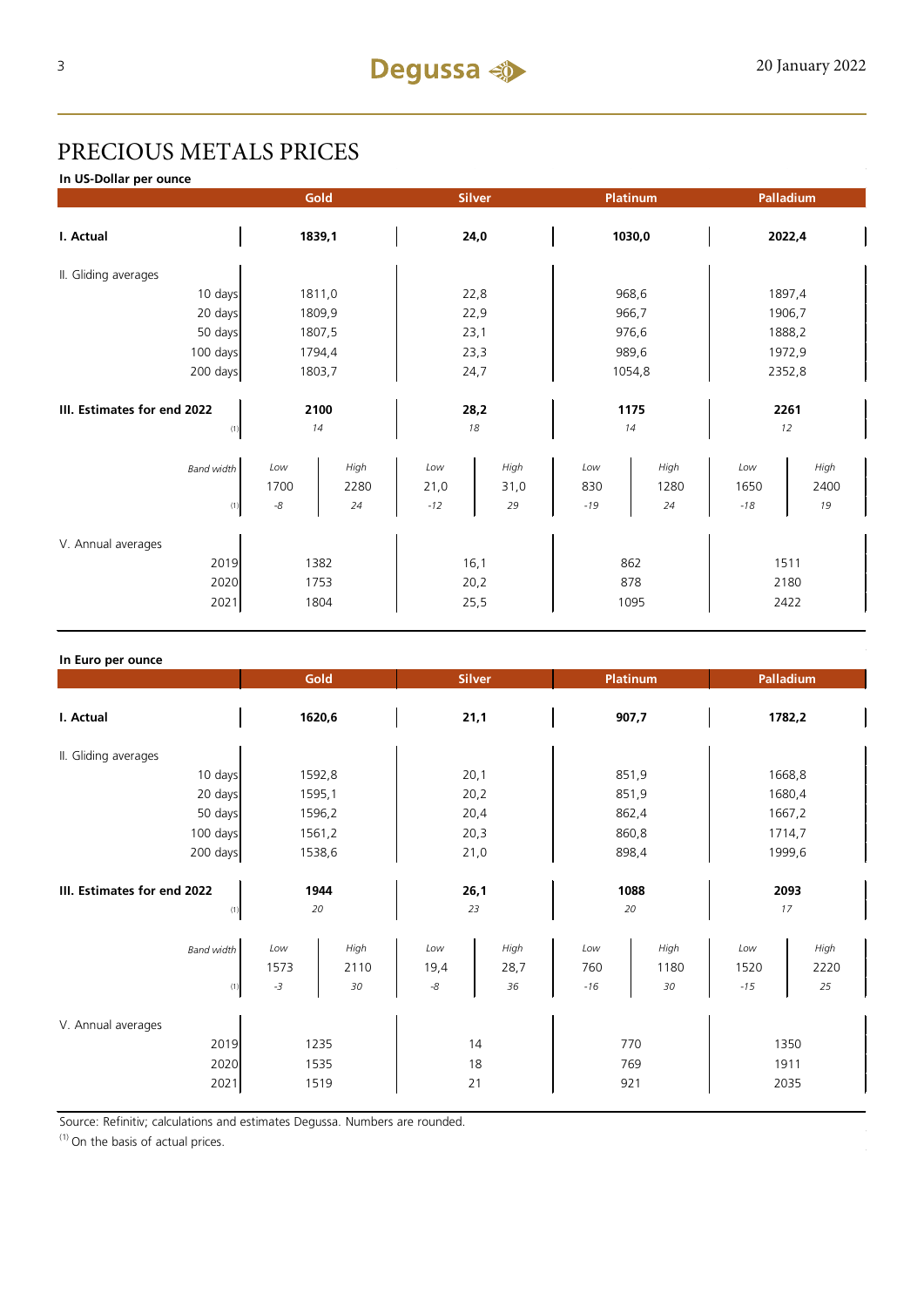# BITCOIN, PERFORMANCE OF VARIOUS ASSET CLASSES

### **Bitcoin in US dollars**



Source: Refinitiv; graph by Degussa.

#### **Performance of stocks, commodities, FX and bonds**

(a) In national currencies (b) In euro

|                             | $-30$ | $-20$  | $-10$  | 0 | 10  |     | 20 |
|-----------------------------|-------|--------|--------|---|-----|-----|----|
| S&P 500                     |       |        | $-3,4$ |   |     |     |    |
| Nasdag                      |       |        | $-6,7$ |   |     |     |    |
| Euro STOXX 50               |       |        |        |   | 0,2 |     |    |
| <b>FTSE 100</b>             |       |        |        |   | 3,0 |     |    |
| <b>DAX</b>                  |       |        | $-0,1$ |   |     |     |    |
| Swiss MI                    |       |        | $-2,5$ |   |     |     |    |
| Nikkei                      |       |        | $-4,6$ |   |     |     |    |
| Hang Seng                   |       |        |        |   | 3,1 |     |    |
| Bovespa                     |       |        |        |   | 3,3 |     |    |
| Russia                      |       | $-8,9$ |        |   |     |     |    |
| CRB Index                   |       |        |        |   |     | 6,3 |    |
| Gold                        |       |        | 0,0    |   |     |     |    |
| Silver                      |       |        |        |   | 2,5 |     |    |
| Crude oil                   |       |        |        |   |     | 9,7 |    |
| <b>EURUSD</b>               |       |        | $-0,2$ |   |     |     |    |
| <b>EURJPY</b>               |       |        | $-0,9$ |   |     |     |    |
| <b>EURGBP</b>               |       |        | $-1,0$ |   |     |     |    |
| <b>EURCHF</b>               |       |        |        |   | 0,2 |     |    |
| <b>USDCAD</b>               |       |        | $-1,1$ |   |     |     |    |
| <b>USDGBP</b>               |       |        |        |   | 0,8 |     |    |
| <b>USDJPY</b>               |       |        | $-0,7$ |   |     |     |    |
| US gov't bond 7 - 10 yrs    |       |        | $-2,4$ |   |     |     |    |
| US gov't bond 1 - 3 yrs     |       |        | $-0,5$ |   |     |     |    |
| Euro gov't bond 7 - 10 yrs  |       |        | $-0,8$ |   |     |     |    |
| Euro gov't bond 1 - 3 yrs   |       |        | $-0,1$ |   |     |     |    |
| UK gov't bond 7 - 10 yrs    |       |        | $-1,6$ |   |     |     |    |
| UK gov't bond 1 - 3 yrs     |       |        | $-0,4$ |   |     |     |    |
| Japan gov't bond 7 - 10 yrs |       |        | $-0,5$ |   |     |     |    |
| Japan gov't bond 1 - 3 yrs  |       |        | 0,0    |   |     |     |    |

|                             | $-30$ | $-20$   |        | $-10$  | 0 |     | 10   | 20 |
|-----------------------------|-------|---------|--------|--------|---|-----|------|----|
| S&P 500                     |       |         |        | $-3,2$ |   |     |      |    |
| Nasdag                      |       |         | $-6,5$ |        |   |     |      |    |
| Euro STOXX 50               |       |         |        |        |   | 0,2 |      |    |
| <b>FTSE 100</b>             |       |         |        |        |   | 4,0 |      |    |
| <b>DAX</b>                  |       |         |        | $-0,1$ |   |     |      |    |
| Swiss MI                    |       |         |        | $-2,7$ |   |     |      |    |
| Nikkei                      |       |         |        | $-3,7$ |   |     |      |    |
| Hang Seng                   |       |         |        |        |   | 3,5 |      |    |
| Bovespa                     |       |         |        |        |   |     | 5,0  |    |
| Russia                      |       | $-11,0$ |        |        |   |     |      |    |
| CRB Index                   |       |         |        |        |   |     | 6,5  |    |
| Gold                        |       |         |        |        |   | 0,2 |      |    |
| Silver                      |       |         |        |        |   | 2,8 |      |    |
| Crude oil                   |       |         |        |        |   |     | 10,0 |    |
| <b>EURUSD</b>               |       |         |        | $-0,2$ |   |     |      |    |
| <b>EURJPY</b>               |       |         |        | $-0,9$ |   |     |      |    |
| <b>EURGBP</b>               |       |         |        | $-1,0$ |   |     |      |    |
| <b>EURCHF</b>               |       |         |        |        |   | 0,2 |      |    |
| <b>USDCAD</b>               |       |         |        | $-1,1$ |   |     |      |    |
| <b>USDGBP</b>               |       |         |        |        |   | 0,8 |      |    |
| <b>USDJPY</b>               |       |         |        | $-0,7$ |   |     |      |    |
| US gov't bond 7 - 10 yrs    |       |         |        | $-2,2$ |   |     |      |    |
| US gov't bond 1 - 3 yrs     |       |         |        | $-0,3$ |   |     |      |    |
| Euro gov't bond 7 - 10 yrs  |       |         |        | $-0,8$ |   |     |      |    |
| Euro gov't bond 1 - 3 yrs   |       |         |        | $-0,1$ |   |     |      |    |
| UK gov't bond 7 - 10 yrs    |       |         |        | $-0,6$ |   |     |      |    |
| UK gov't bond 1 - 3 yrs     |       |         |        |        |   | 0,7 |      |    |
| Japan gov't bond 7 - 10 yrs |       |         |        |        |   | 0,4 |      |    |
| Japan gov't bond 1 - 3 yrs  |       |         |        |        |   | 0,9 |      |    |

Source: Refinitiv; calculations by Degussa.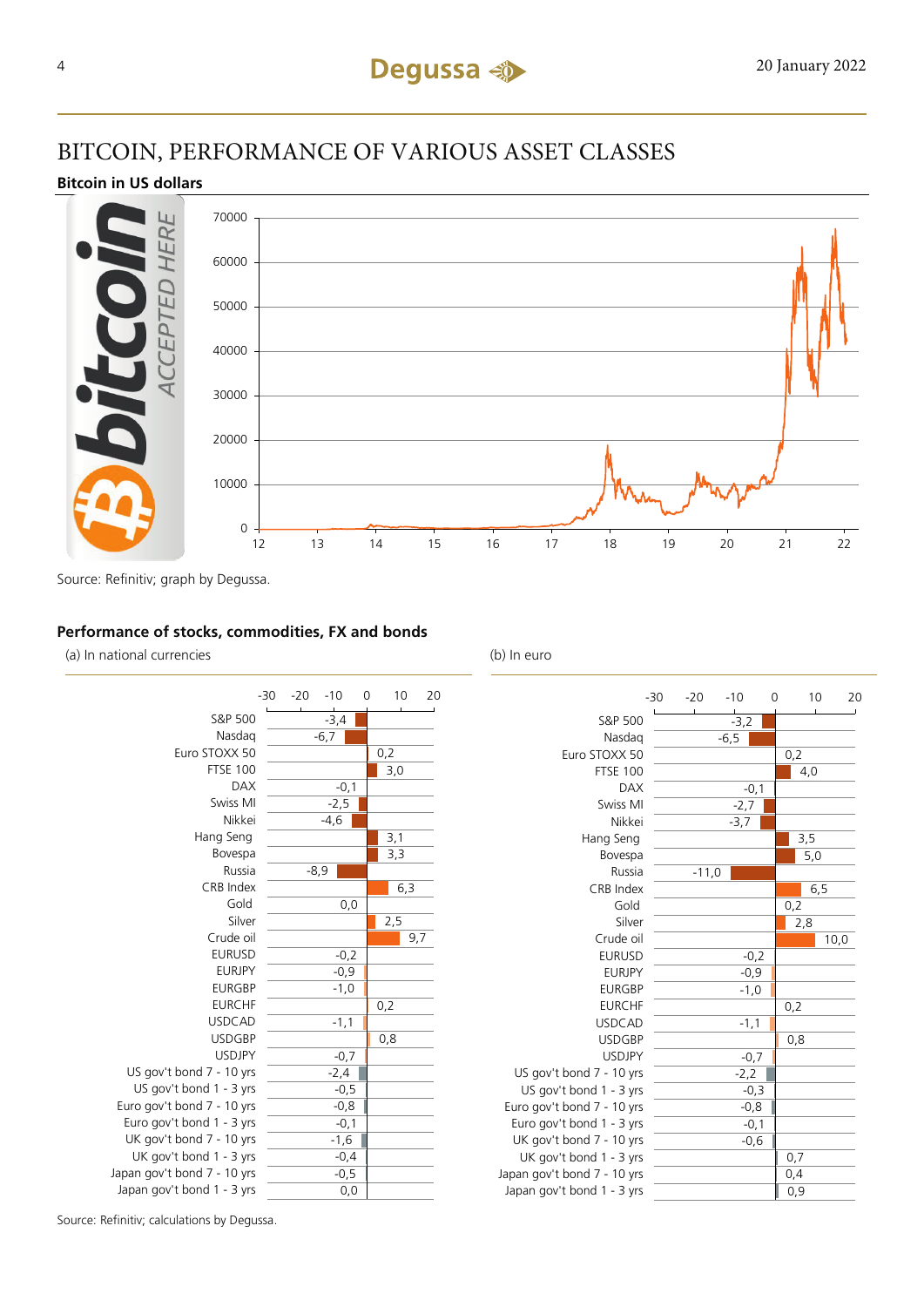#### **Articles in earlier issues of the** *Degussa Market Report*

| <i><u><b>Issue</b></u></i> | Content                                                                                    |
|----------------------------|--------------------------------------------------------------------------------------------|
| 20 January 2022            | Outlook For Gold And Silber - Brighter Than You Think It Is                                |
| 16 December 2021           | Welcome to a new chapter in the boom-and-bust-drama                                        |
| 2 December 2021            | Inflation Is Not Temporary But Here To Stay                                                |
| 18 November 2021           | The Case Against Gold And Silver. Revisited                                                |
| 4 November 2021            | Stagflation Is Rearing Its Ugly Head                                                       |
| 21 October 2021            | At A Crossroads. It Is Time For Gold And Silver                                            |
| 7 October 2021             | Here Comes The Inflation Beast                                                             |
| 23 September 2021          | Evergrande: China's Potential 'Lehman moment'?                                             |
| 8 September 2021           | It All Depends On The Fed's 'Safety Net'                                                   |
| 26 August 2021             | Our Money Gets Thrown Under The Bus                                                        |
| 12 August 2021             | The Crime of 1971                                                                          |
| 29 July 2021               | Gold And The Market Fear That Is Not                                                       |
| 15 July 2021               | Gold and the Monetary Policy Empire of Deception                                           |
| 1 July 2021                | Investors believing the impossible, making the price of gold falter                        |
| 17 June 2021               | Gold Against Neglected Risks                                                               |
| 2 June 2021                | Gold And Inflation                                                                         |
| 20 May 2021                | The Price Correction In The Crypto Space Is Not The End                                    |
| 6 May 2021                 | The Dark Side of the Yield Curve Control Policy                                            |
| 22 April 2021              | Bitcoin and the Golden Opportunity                                                         |
| 8 April 2021               | On Precious Metal 2021 Price Forecasts                                                     |
| 25 March 2021              | Money Matters For Gold And Silver Prices                                                   |
| 11 March 2021              | Interest Rates are to the Price of Gold What Gravity is to the Apple                       |
| 25 February 2021           | The Dangers Of Digital Central Bank Money                                                  |
| 11 February 2021           | Gold Is Not In Bubble Territory                                                            |
| 28 January 2021            | It Is High Time To Buy Gold And Silver                                                     |
| 14 January 2021            | The Great Gold And Silver Bull Market Is On                                                |
| 17 December 2020           | Gold Against US-Dollar Risk. A Value Proposition                                           |
| 3 December 2020            | Keep Your Cool - And Physical Gold And Silver                                              |
| 19 November 2020           | It is Going to be Wild. Hold on to Physical Gold                                           |
| 5 November 2020            | For In Fire Gold Is Tested                                                                 |
| 22 October 2020            | The Policy of Inflating Everything, Not Only The Price Of Gold                             |
| 8 October 2020             | President Trump Is Good For Gold, Or Isn't He?                                             |
| 24 September 2020          | Get Physical With Gold                                                                     |
| 10 September 2020          | The Inflation Threat And The Case For Gold                                                 |
| 27 August 2020             | We Need Sound Money To Regain and Defend Our Liberties                                     |
| 13 August 2020             | Gold And Silver Prices Are Set To Trend Even Higher                                        |
| 30 July 2020               | The Big Short In Official Currencies                                                       |
| 16 July 2020               | "World Gold Price" Hits A New Record                                                       |
|                            | The Dequesa Marktroport (German) and the Dequesa Market Report (English) are available at: |

The Degussa Marktreport (German) and the Degussa Market Report (English) are available at:

**www.degussa-goldhandel.de/marktreport**.